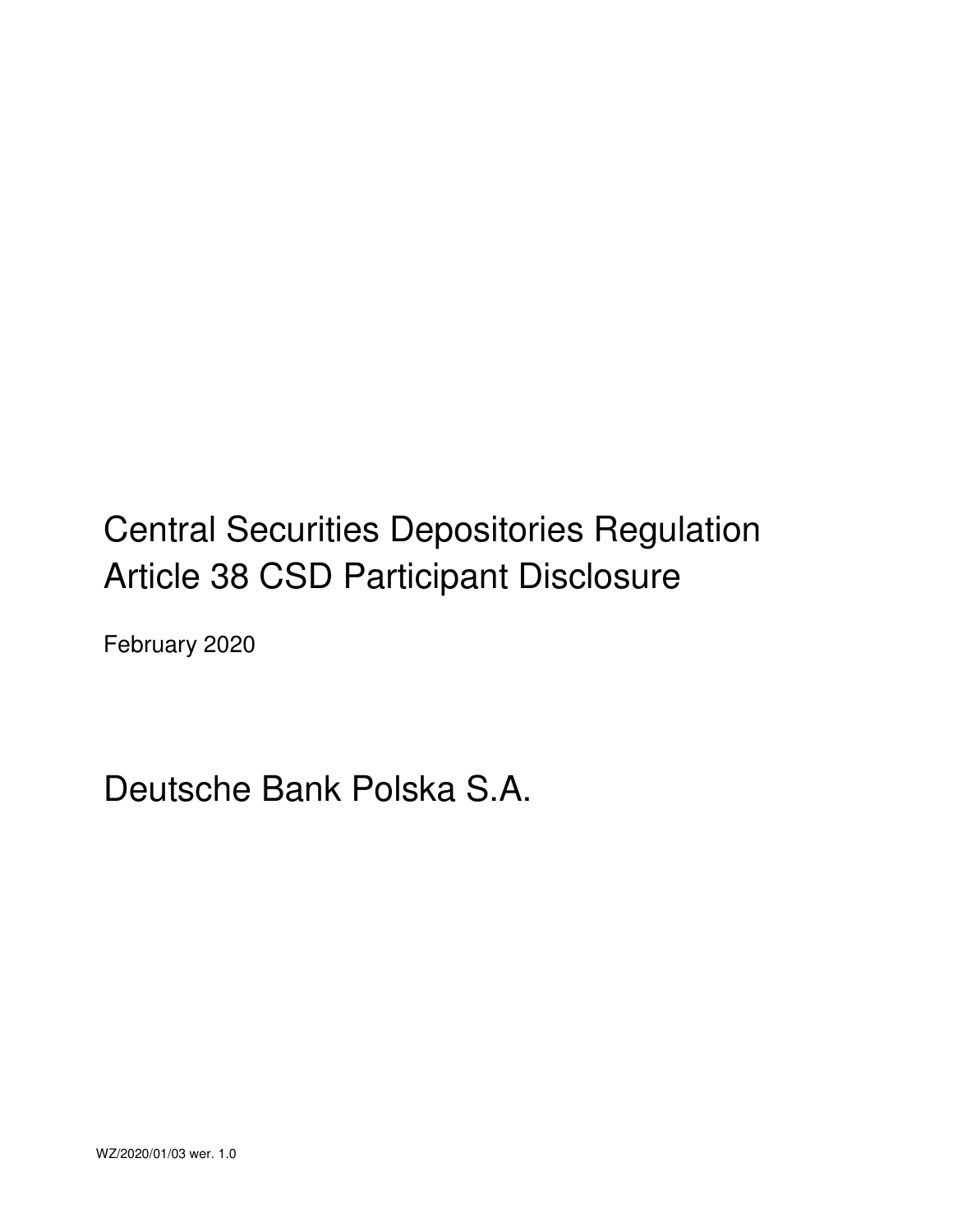# CSD Participant Disclosure

# **Introduction**

This Disclosure relates to Deutsche Bank Polska S.A.

Throughout this document references to "DBP", "we", "our" and "us" are references to Deutsche Bank Polska S.A., acting as participant in the CSD. References to "you" and "your"' refer to the Client.

# **What is the purpose of this document?**

The purpose of this document is to disclose the levels of protection associated with the different levels of segregation that we provide in respect of securities that we hold directly for Clients with Central Securities Depositories within the EEA ("**CSDs***"*), including a description of the main legal implications of the respective levels of segregation offered and information on the insolvency law applicable. This disclosure is required under Article 38 of Regulation (EU) No 909/2014 on improving securities settlement in the European Union and on central securities depositories (the "Central Securities Depositories Regulation" or "**CSDR***"*) in relation to CSDs in the EEA.

Under CSDR, the CSDs of which we are a direct participant (see glossary<sup>1</sup>) have their own disclosure obligations and we include a list of such CSDs together with a link to their respective websites below.

This document is not intended to constitute legal or other advice and should not be relied upon as such. Clients should seek their own legal or other advice if they require any guidance on the matters discussed in this document.

# **Background**

We record each client's individual entitlement to Client's securities. As a CSDs participant, we currently make two types of accounts with CSD available to clients: Individual Client Segregated Accounts ("**ISAs***"*) and Collective Accounts which constitute a kind of Omnibus Client Segregated Accounts ("**OSAs***"*).

- **ISA:** An ISA is used to register the securities of a single client and therefore the client's securities are registered separately from the securities of other clients and our own proprietary securities.
- **OSA:** An OSA is used to hold the securities of a number of clients on a collective basis. DBP does not hold our own proprietary securities in OSAs

# **What are you required to do?**

The requirements of CSDR provide that approved CSDs and consequently their participants are obliged to provide clients with the choice of having their securities registered with either (i) an OSA or (ii) an ISA at the relevant approved CSD. Where we are a direct participant in the relevant CSD, you may therefore elect whether we register your securities with the relevant CSD in an OSA or an ISA.

Information regarding the costs and charges associated with the provision of each account is provided in the relevant Costs Disclosure here: https://www.db.com/poland/pl/content/klienci--korporacyjni.html. Additionally, please review this disclosure, which sets out the risks associated with operating the two types of accounts.

# **Important Information**

Whilst this document will be helpful to you when deciding whether you wish us to register your securities with an OSA or an ISA, this document does not constitute legal or any other form of advice and must not be relied on as such. This document provides a high level analysis of several complex and/or new areas of

<sup>1</sup> 1 At the end of this document is a glossary explaining some of the technical terms used in the document.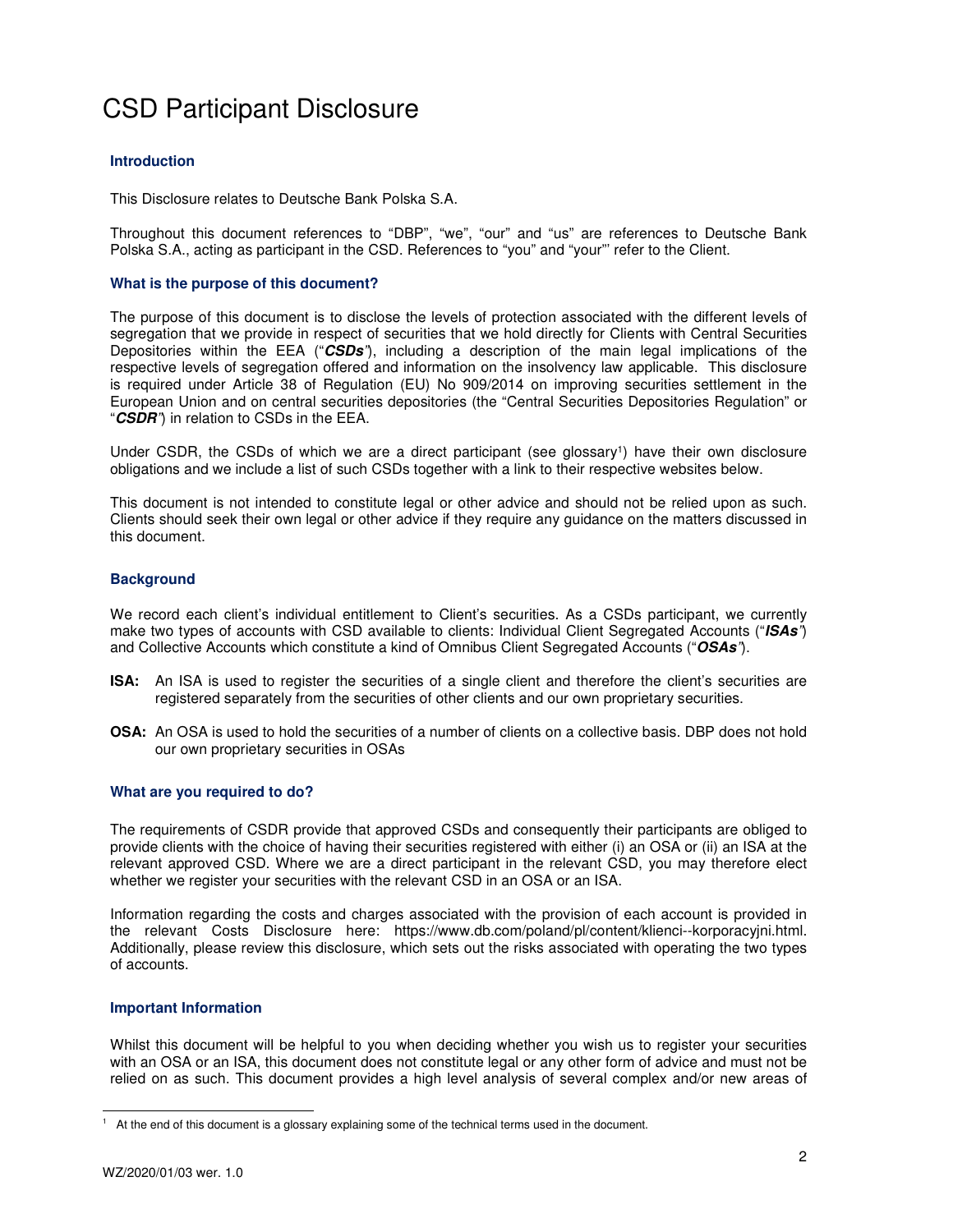law, whose effect will vary depending on the specific facts of any particular case, some of which have not been tested in the courts. It does not provide all the information you may need to make your decision on which account type or level of segregation is suitable for you. Nothing contained herein should be considered an offer, or an invitation to offer or a solicitation or a recommendation by us for a particular account type, level of segregation or transaction and no representation or warranty is made as to the accuracy or completeness of the disclosure provided. It is your responsibility to review and conduct your own due diligence on the relevant rules, legal documentation and any other information provided to you on each of our client account offerings and those of the various CSDs at which we settle transactions for you. Before entering into any arrangement you should be aware that certain transactions give rise to substantial risks and are not suitable for all investors. You may wish to appoint your own professional advisors to assist you.

DEUTSCHE BANK POLSKA S.A. SHALL NOT IN ANY CIRCUMSTANCES BE LIABLE FOR ANY LOSSES OR DAMAGES THAT MAY BE SUFFERED AS A RESULT OF CLIENT'S ACTIONS OR OMMISSIONS THROUGH THE RESULT OF THE USE OF THE INFORMATION CONTAINED HEREIN OR AS A RESULT OF DIFFERENT INTERPRETATION OF THE APPLICABLE LEGISLATIVE PROVISIONS. THIS PARAGRAPH DOES NOT EXTEND TO AN EXCLUSION OF LIABILITY FOR FRAUDULENT MISREPRESENTATION.

Please note that this document explains the application of the Polish law, as the law that would govern any insolvency proceedings relating to Deutsche Bank Polska S.A. and the law governing rules of the Polish CSD. However, issues under other laws may be relevant to your due diligence. For example, the law governing the relationship between you and us.

Nothing contained herein is intended to create or shall be construed as creating a fiduciary relationship between you and us. You are not permitted to reproduce in whole or in part the information provided in this document without our prior written consent. Information provided herein may be a summary or translation and is subject to change without notice.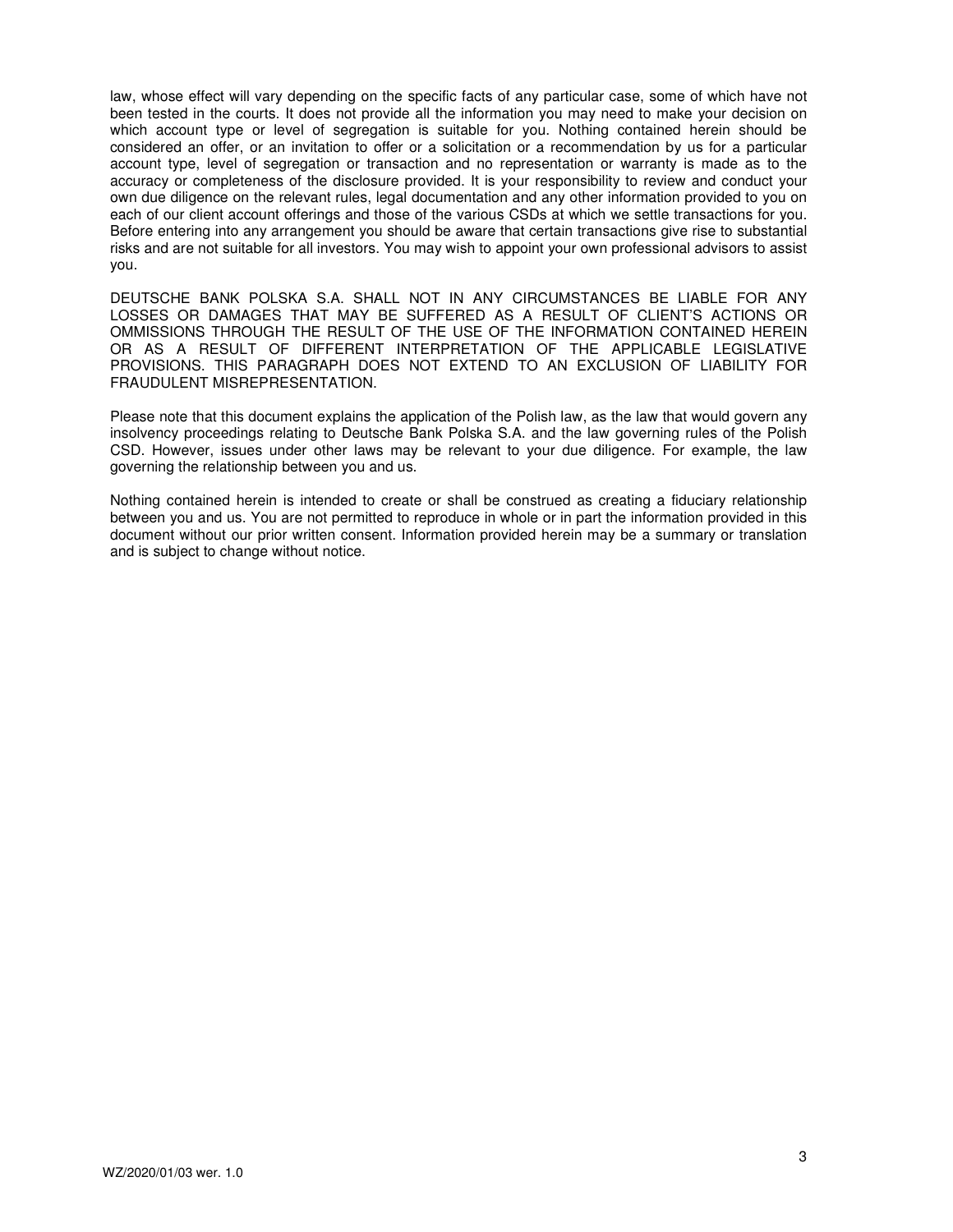# **Main legal implications of levels of segregation**

# **1. Insolvency**

Clients' legal entitlement to the securities that we register for them directly with CSDs would not be affected by our insolvency, whether those securities were held in ISAs or OSAs.

The distribution of the securities in practice on an insolvency would depend on a number of factors, the most relevant of which are discussed below.

# **2. Application of Polish insolvency law**

Were we to become insolvent, our insolvency proceedings would take place in Poland and be governed by the Polish insolvency law.

Under the Polish insolvency law, securities that we hold on behalf of clients would not form part of our estate on insolvency for distribution to creditors, provided that they remained the property of the clients.<sup>2</sup> As a result, it would not be necessary for clients to make a claim in our insolvency as a general unsecured creditor in respect of those securities.

Securities that we hold on behalf of clients (other than securities in respect of which Deutsche Bank Polska S.A. is the issuer) and that remained the property of those clients should also not be subject to any bail-in process (see glossary), which may be applied to us if we were to become subject to resolution proceedings (see glossary). Further information on bank resolution and bail-in is provided at the following website: *https://www.bfg.pl/en/resolution/resolution-in-questions-and-answers/*

Accordingly, where we hold securities in custody for clients and those securities are considered the property of those clients rather than our own property, they should be protected on our insolvency or resolution. This applies whether the securities are held in an OSA or an ISA.

# **3. Nature of clients' interests**

Under the Polish law, we are required, to protect the client's legal position (proprietary interest) in its securities which we hold in custody, and to separate the client's legal position from our own rights.

It should be noted that the nature of clients' interests in ISAs and OSAs is different. ISA is used to hold the securities of a single client and therefore the client's securities are held separately from the securities of other clients and the DBP's own proprietary securities.

OSA is used to hold securities of a number of clients on a collective basis and each client is normally considered to have an undivided beneficial interest in all securities in the account proportionate to its holding of securities as recorded in DBP books and records. However, DBP does not hold its own proprietary securities in OSAs. Unless it is required by law or CSD regulations, an OSA holder is not obligated to provide CSD with the information about owners of securities registered in an OSA.

Our books and records constitute evidence of our clients' proprietary interests in the securities (provided that, the books and records of the account holder may be also needed to prove the entitlement of the owner whose securities are recorded on the OSA - see below). The ability to rely on such evidence would be particularly important on insolvency. In the case of either an ISA or an OSA, an insolvency practitioner may require a full reconciliation of the books and records in respect of all securities accounts prior to the release of any securities from those accounts.

Under the Polish law we are required to maintain accurate books and records, which enable us to distinguish securities held for one client from securities held for any other client, and from our own securities. We are also subject to regular audits in respect of our compliance with those rules. As long as books and records are maintained in accordance with the applicable rules, clients should receive the same level of protection from both ISAs and OSAs. Please remember that in a case of an omnibus securities

<sup>1</sup> 2 When a client has sold, transferred or otherwise disposed of their legal entitlement to securities that we hold for them (for example, under a right to use or title transfer collateral arrangement), the securities will no longer be the property of the client.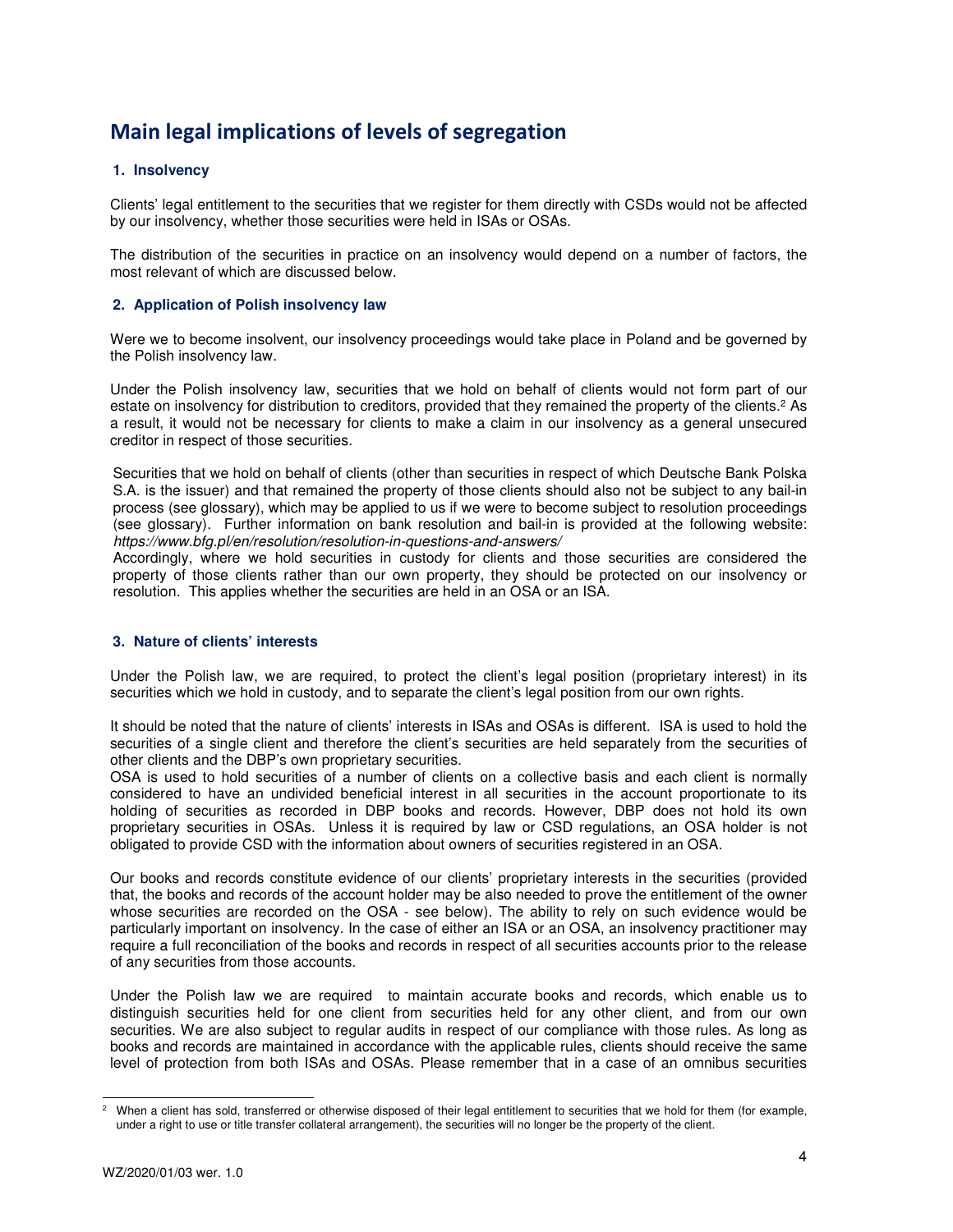account maintained in our books, which then is being held as an ISA or an OSA, the data in our books and records about owners of the securities recorded in an account are based on information provided by an account holder. There is a possibility that our data about owners may be incomplete, outdated or different than data in books and records of an account holder. Therefore in case of our insolvency the process to confirm each owner entitlement to securities registered in an account may be time consuming, which could give rise to delays in returning those securities.

# **4. Shortfalls**

If there were a shortfall between the number of securities that we are obliged to deliver to clients and the number of securities that we register on their behalf in either client's ISA or relevant OSA, this could result in fewer securities than clients are entitled to on our insolvency. The way in which a shortfall could arise and would be treated may be different as between ISAs and OSAs (see further below).

#### *How a shortfall may arise*

A shortfall could arise for a number of reasons, including as a result of administrative error, operational issues, intraday movements or counterparty default following the exercise of rights of reuse. A shortfall may also arise where securities belonging to one client are used or borrowed by another client for intra-day settlement purposes.

Where a client has requested us to settle a transaction and that client has insufficient securities held with us to carry out that settlement, we will only carry out the settlement once the client has delivered to us the securities needed to meet the settlement obligation.

A shortfall could arise otherwise than due to our activity for our clients. A shortfall may arise if a resolution of a general meeting of a public company on the increase of company's share capital is repealed or declared invalid and the newly issued shares have already been assigned the same CSD code as other shares of that company. In that case if the reduction of nominal value of shares with the same code is not possible the total number of shares with the same CSD code would be subject to reduction. Under abovementioned circumstances all our client accounts on which shares of that public company are registered would be affected to the same extent.

#### *Treatment of a shortfall*

If a shortfall arose, clients may have a claim against us for any loss suffered. The treatment of shortfalls, and resulting loss are different and depend on whether a client's securities are held in an ISA or OSA (legal nature of clients' interests in an ISA differ from the nature of clients' interest in an OSA).

The whole of any shortfall and resulting loss on an ISA would be attributable to the client for whom the account is held and would not be shared with other clients for whom we hold securities. Furthermore the client would not be exposed to a shortfall on an account held for another client or clients.

In a case of an OSA, the shortfall and resulting loss, in most cases, would be allocated among all clients with an interest in that security in the account.

If we were to become insolvent prior to covering a shortfall, clients may have a claim in our insolvency proceedings. In situation like this clients would rank as general unsecured creditors for any amounts owing to them in connection with such a claim. Clients would therefore be exposed to the risks of our insolvency, including the risk that they may not be able to recover all or part of any amounts claimed.

In order to calculate clients' shares of any shortfall in respect of an OSA, each client's entitlement to securities would need to be established as a matter of law and fact based on our books and records and , in case of an omnibus account being held in our books, based on books and records of an omnibus account holder. After that the shortfall would be allocated among the clients, proportionally to each client interest in OSA. It may therefore be a time consuming process to confirm each client's entitlement. This could give rise to delays in returning securities and initial uncertainty for a client as to its actual entitlement on an insolvency.

# **5. CSD participation**